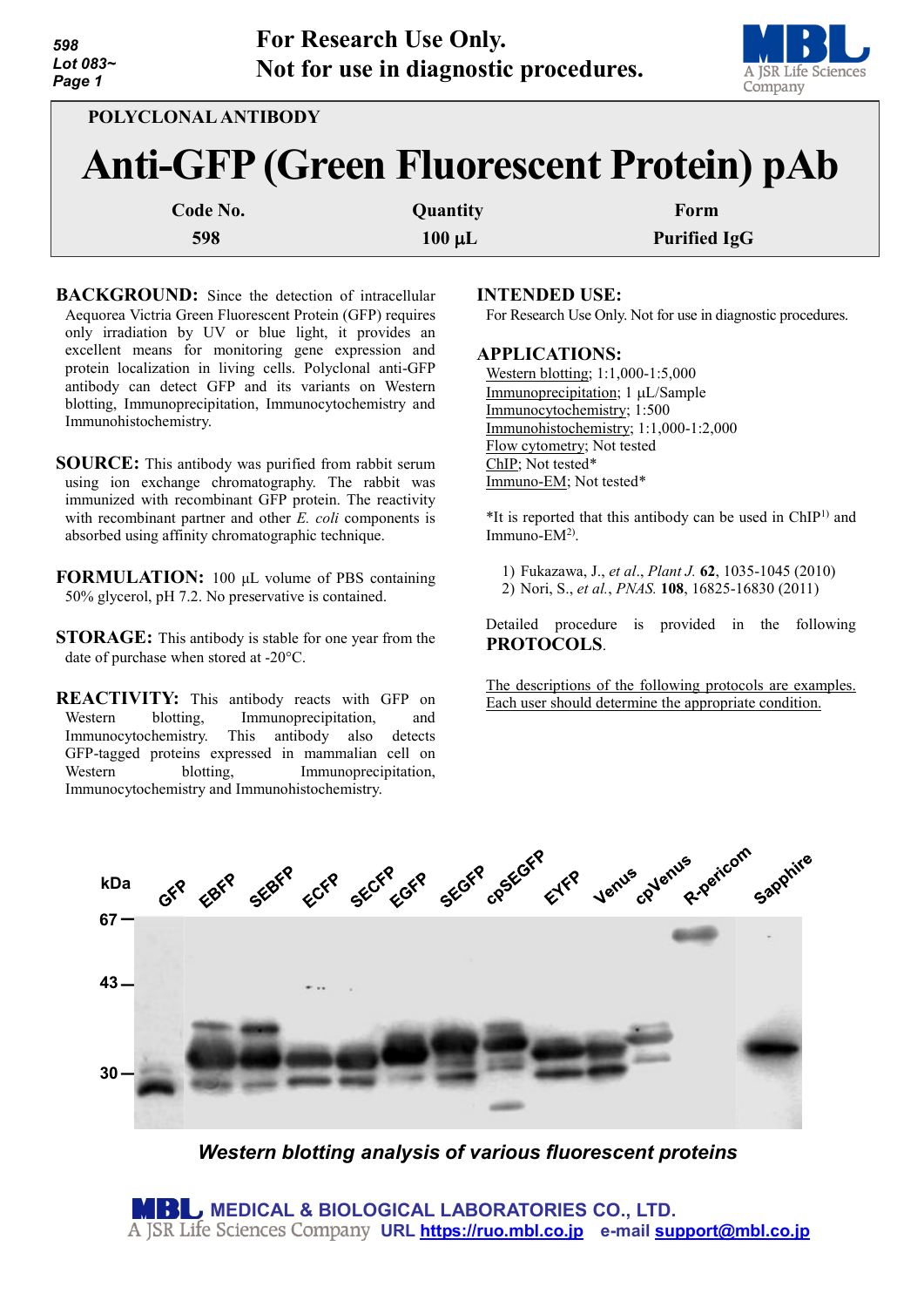*598 Lot 083~ Page 2*



*Western blotting analysis of GFP*

Lane 1: GFP fusion protein transfectant Lane 2: Parental cell Immunoblotted with Anti-GFP pAb (598)

# **PROTOCOLS:**

#### **SDS-PAGE & Western blotting**

- 1) Mix the sample with equal volume of Laemmli's sample buffer.
- 2) Boil all samples for 3~5 minutes and centrifuge. Load 10  $\mu$ L of cell lysates or tissue homogenate (5~20  $\mu$ g total protein) per lane on a 1-mm-thick SDS-polyacrylamide gel and carry out electrophoresis.
- 3) Blot the protein to a polyvinylidene difluoride (PVDF) membrane at 1 mA/cm<sup>2</sup> for 1 hour in a semi-dry transfer system (Transfer Buffer: 25 mM Tris, 190 mM glycine, 20% methanol). See the manufacturer's manual for precise transfer procedure.
- 4) To reduce nonspecific binding, soak the membrane in 10% skimmed milk (in PBS, pH 7.2) for 1 hour at room temperature, or overnight at 4°C.
- 5) Incubate the membrane with primary antibody diluted with 1% skimmed milk (in PBS, pH 7.2) as suggested in the **APPLICATIONS** for 1 hour at room temperature. (The concentration of antibody will depend on the conditions.)
- 6) Wash the membrane with PBS-T [0.05% Tween-20 in PBS] (5 minutes x 3).
- 7) Incubate the membrane with the 1:10,000 Anti-IgG (Rabbit) pAb-HRP (MBL, code no. 458) diluted with 1% skimmed milk (in PBS, pH 7.2) for 1 hour at room temperature.
- 8) Wash the membrane with PBS-T (5 minutes x 3).
- 9) Wipe excess buffer off the membrane, and incubate membrane with an appropriate chemiluminescence reagent for 1 minute.
- 10) Remove extra reagent from the membrane by dabbing with paper towel, and seal it in plastic wrap.
- 11) Expose to an X-ray film in a dark room for 3 minutes.
- 12) Develop the film as usual. The condition for exposure and development may vary.



*Immunoprecipitation of GFP from HEK293T transfectant*

Lane 1: Normal Rabbit IgG (PM035) Lane 2: Anti-GFP pAb (598) Lane 3: Input Immunoblotted with Anti-GFP pAb (598)

### **Immunoprecipitation**

- 1) Wash  $1 \times 10^7$  cells 3 times with PBS and suspend with 1 mL of cold NET-2 Buffer [500 mM Tris-HCl (pH 7.5), 150 mM NaCl, 0.05% NP-40], then sonicate briefly (up to 30 seconds). Incubate it on ice for 30 minutes.
- 2) Centrifuge the tube at 12,000 x g for 10 minutes at  $4^{\circ}$ C and transfer the supernatant to another tube.
- 3) Mix 20 µL of 50% protein A agarose beads slurry resuspended in PBS with 200 µL of NET-2 Buffer, then add Normal Rabbit IgG (MBL, code no. PM035) or Anti-GFP pAb (MBL, code no. 598) at the amount of suggested in the **APPLICATIONS** into each tube. Incubate with gentle agitation for 1 hour at room temperature.
- 4) Wash the beads once with 1 mL of NET-2 Buffer. Carefully discard the supernatant.
- 5) Add 200 µL of the supernatant (prepared from step 2) diluted 20-fold with NET-2 Buffer to the tube. Mix well and incubate with gentle agitation for 1 hour at room temperature.
- 6) Centrifuge the tube at 2,500 x g for 10 seconds and discard the supernatant.
- 7) Resuspend the agarose with NET-2 Buffer.
- 8) Centrifuge the tube at 2,500 x g for 10 seconds and discard the supernatant.
- 9) Repeat steps 7)-8) 3 times.
- 10) Resuspend the beads in 20 µL of Laemmli's sample buffer and centrifuge for 5 minutes. Boil for 5 minutes, Use 10 µL/lane for the SDS-PAGE analysis.

(See **SDS-PAGE & Western blotting**.)